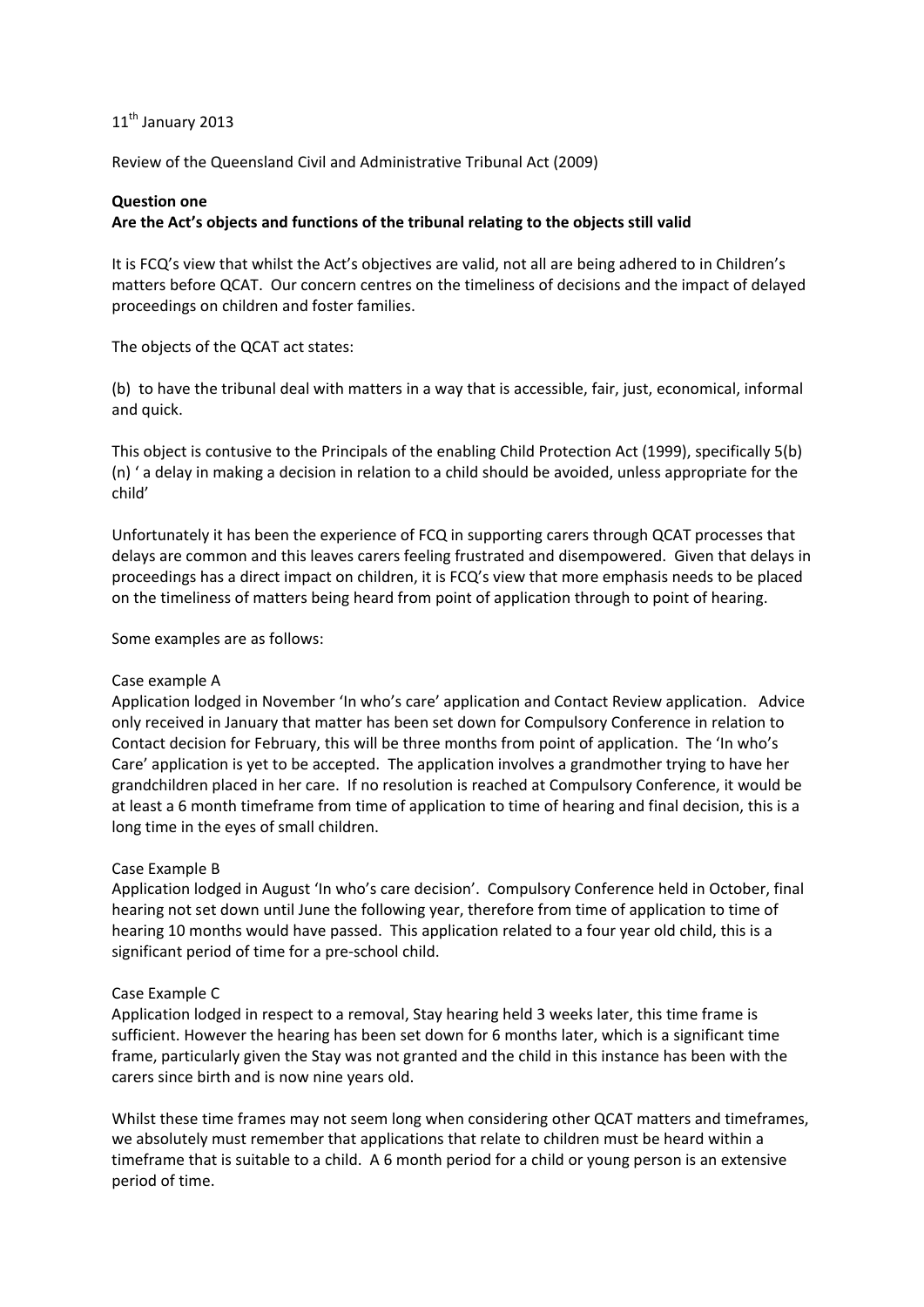It is FCQ's view that in matters where a carer cannot request a Stay, that QCAT must take into consideration the Principals of the Child Protection Act (1999), specifically 5(b) (n) ' a delay in making a decision in relation to a child should be avoided, unless appropriate for the child' and set down a Compulsory Conference within a 6 weeks of the application being lodged.

FCQ would also like to comment on Section 4, Object (b) encourage the early and economical resolution of disputes before the tribunal, including, if appropriate, through alternative dispute resolution processes.

Prior to the commencement of QCAT in 2009, FCQ was a key stakeholder in the Children Services Tribunal. FCQ was a strong advocate for the need for alternative dispute resolution processes, therefore we were pleased with the QCAT model as it related to Compulsory Conferences.

As a whole, FCQ has found the use of Compulsory Conferences extremely beneficial for carers. They allow for a mutual grounding where parties can put their views forward and in many cases FCQ has seen successful resolution bought about by the use of Compulsory Conferences. The CST model did not have a lot of focus on mediation and therefore it seemed to promote a 'win/lose' scenario which often bought about a very adversarial process where carers and departmental workers would almost be set up against one another. The results from this would often be relationship breakdowns which were sometimes unrepairable because of the very nature of hearings. It is great therefore to see the shift in thinking that Compulsory Conferences has bought. Where more and more so both parities seem to be thinking about compromising before the Compulsory Conference even begins.

However there will always be the cases where the views are so far apart that a Compulsory Conference will not achieve a mediated outcome. It has been the experience of FCQ that often when resolution is not achieved in the first Compulsory Conference that parties will be sent off to complete actions of some sought and further Compulsory Conference will be set down. There has been cases where we have seen four Compulsory Conferences, and whilst we absolutely support mediated outcomes, there also needs to be a line drawn as to how many times parties are sent down the track of Compulsory Conference, where it seems clear that neither party are prepared to negotiate. In these instances, a full hearing needs to be set down to prevent any further delays in proceedings.

### FCQ would like to comment on Section 4 (f) and (g)

FCQ was extremely concerned when we found out CST would no longer exist and QCAT would take its place. One of our main areas of concern was that the incredible expertise that sat within the CST would be lost and there would be people making decisions in relation to children that had no practice knowledge or expertise. FCQ was extremely happy when the objects of the QCAT act included the need to maintain specialist knowledge, expertise and experience of members and adjudicators. Without a doubt, the experience of FCQ in QCAT has been that all the Panel members on children's matters do have the knowledge, expertise and experience to be making the decisions relating to children. We have found Panel members to be extremely respectful, compassionate and yet objective and knowledgeable.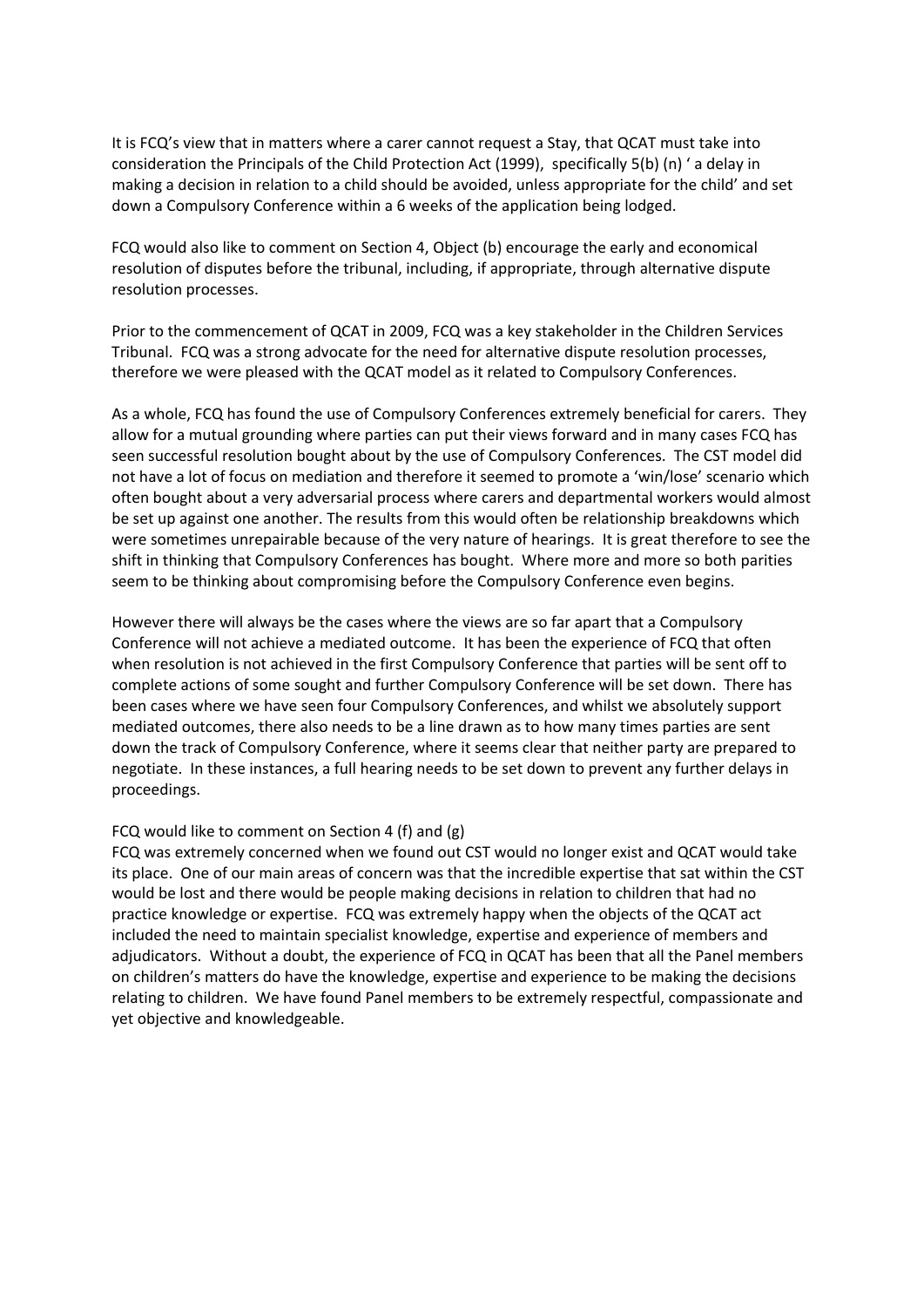### **Question three What if any amendments could be made to the QCAT Act, the QCAT regulations or the QCAT rules to promote accessibility.**

FCQ believes that carers should not feel discouraged to attend Compulsory Conferences or Direction hearings via telelink. Whilst we appreciate that outcomes can be best achieved when parties are present in person, we also must take into account the cost and practical implications of carers outside of the Brisbane and South East Regions attending. Given the very nature and importance placed on Compulsory Conferences within QCAT, we would ask why as with hearings, Compulsory Conferences can not be heard in the area where the application originates from. We understand that the cost to QCAT could be excessive and would submit that not all Compulsory Conferences would need to be, however in cases where parties identify that it is important to be there in person and where it is not possible for all parties to travel to Brisbane, consideration should be given to the Compulsory Conference taking place in the applicants area.

In respect to Direction hearings, it would be FCQ's view that all direction hearings could be managed through telelinks. This would mean carers would not have to travel into the city which can be costly and time consuming.

# **Question four**

**What, if any amendments could be made to the QCAT legislation to further promote fairness**

FCQ often experiences receiving Statement of Reasons the day before or even the morning of a Stay hearing. This provides very little time for a carer to properly read through the documentation and prepare a response. Initial responses to such documents can be very emotive to begin with and therefore require time to enable the applicant to read, process and then respond appropriately to the material.

FCQ would submit that all carers should receive the Statement of Reasons at least seven days prior to a Stay hearing and they should be able to then provide a written response that can also be lodged in QCAT so that Panel members have both views before them prior to coming into the Stay hearing.

### **Question seven**

# **What impact, if any, do you think the establishment of QCAT has had on the quality and consistency of administrative decisions by government agencies and on the openness and accountability of public administration?**

Whilst it has been FCQ's experience that the quality and consistency of decision making by the department of Communities, Child Safety and Disability Services has improved, it is not our view that this is because of the structure of QCAT. FCQ believes that it has been through our continued partnerships and communication with the Department that decisions are becoming more consistent and quality based. FCQ still experiences issues of carers not receiving appeal rights, however FCQ has a good relationship with the Department's Court Services and through communication with Court Services, these issues are almost always quickly resolved.

It is the view of FCQ that the Children Services Tribunal model actually allowed for better openness and accountability of public administration due to the intimate nature of it and the systems set up around it. For example under the CST model, FCQ use to attend quarterly Stakeholders meetings. In attendance at these meetings were the key players only. Agenda items were varied, however could include any systemic issues identified by stakeholders and it was FCQ's experience that the issues would be tabled, discussed and resolved. Although it is acknowledged that there have been some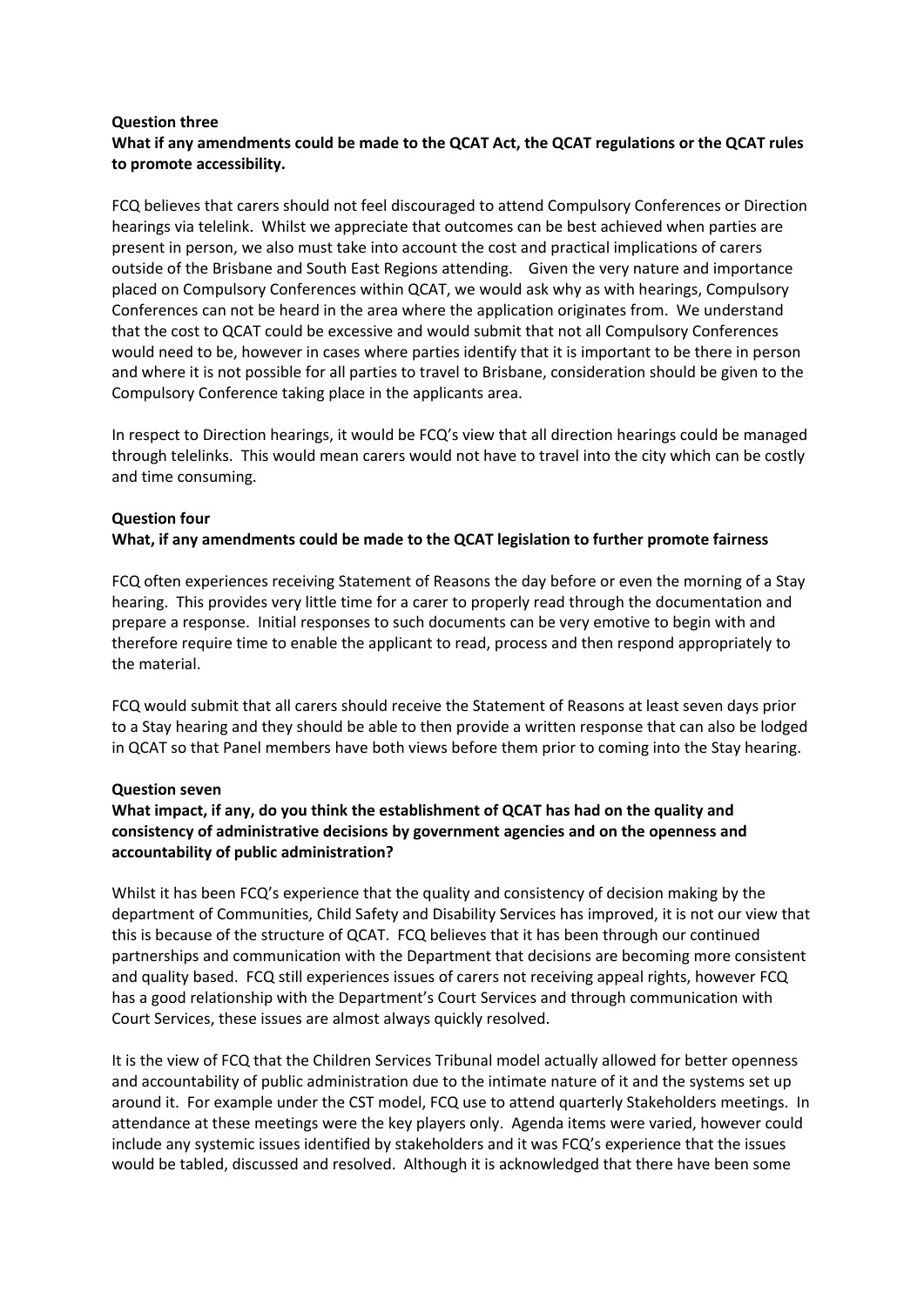stakeholders meetings for the Human Services branch of QCAT, these meetings in FCQ's experience have had a range of people from right across the Sector, some of whom have never experienced QCAT or where QCAT is not part of their core business or service delivery components. Therefore discussion is often very broad.

### **Question 10**

# **Are provisions in enabling Acts requiring the tribunal to be constituted in a certain way necessary given the President's responsibilities and functions under the QCAT Act**

It is FCQ's firm view that in respect to Children's Matters, the provisions in the enabling act (Child Protection Act 1999) which set out how a Panel deciding children's matters should be constituted should remain. Children's matters require specialist knowledge and expertise as life outcomes are being decided upon for children and young people. As stated earlier in this submission, one of FCQ's fears when QCAT was established was the loss of this expertise in the Panels; however this has not been our experience to date because of the provisions within the Child Protection Act. We would therefore strongly submit that no changes are made to this.

### **Question 12**

## **Should legal representation as of right in QCAT proceedings be extended ? If yes, to what types of matters and in what circumstances**

It has been the experience of FCQ that any carers who have requested leave to be represented by a lawyer have had this granted. This is pleasing given that the Department of Communities, Child Safety and Disability Services have expertise they can draw on during the proceedings from their Court Services. FCQ would not consider it to be fair or just if a carer were not granted the opportunity to be represented in Tribunal matters.

### **Question 13**

### **How could free legal representation be extended to impecunious parties in QCAT proceedings**

FCQ have directed carers to QPILCH on a number of occasions and whilst we appreciate the services provided, it must be noted that the level of expertise relating to Child Protection matters is minimal and therefore advice provided to carers on occasions has not been accurate. This has led to further delays in the process and very frustrated carers. FCQ would advocate that QPILCH have persons employed that have specialist knowledge in Children's Matters so carers can access accurate and timely advice. It must be noted that Child Safety are always represented in proceedings by staff within their Court Services who have exceptional knowledge in respect to the QCAT act, rules and regulations and the Child Protection Act (1999). Carers simply do not have this knowledge and therefore straight away parties are not on equal footings.

FCQ will only act as agent in cases where we believe that Child Safety have not made a decision that is in the best interests of a child or young person. So there are still many cases where carers present themselves to QCAT to appeal a decision on their own. Children's matters are emotive by their very nature as they involve relationships and children, therefore carers representing themselves in Tribunal are not always in the best position to fully put their views and case forward as they are too emotionally attached. There are many cases that FCQ has seen where even though we have not been in a position to act as agent, we absolutely believe in the right of the carer to be heard and the only way this could be done adequately is with the assistance of a third party.

We would therefore submit that QPILCH be funded to employ someone with expertise in respect to Children Matters so that carers can access accurate and timely advice.